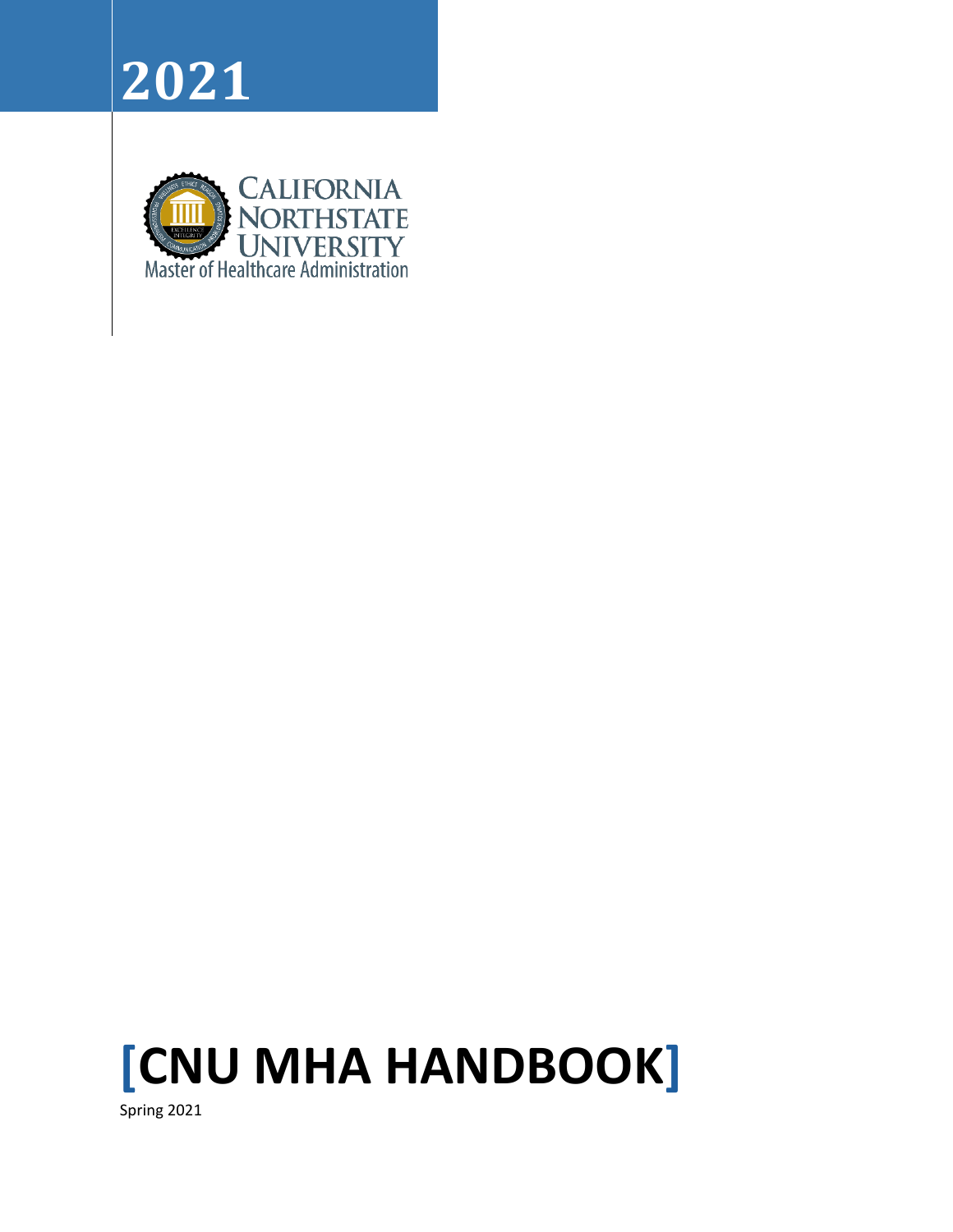# **Table of Contents**

| 1.                                                                                        |
|-------------------------------------------------------------------------------------------|
| 2.                                                                                        |
| 3.                                                                                        |
| 4.                                                                                        |
| 5.                                                                                        |
| 6.                                                                                        |
|                                                                                           |
|                                                                                           |
|                                                                                           |
|                                                                                           |
|                                                                                           |
|                                                                                           |
|                                                                                           |
|                                                                                           |
| Requirements and Materials for Applying to Master of Healthcare Administration (MHA):  10 |
|                                                                                           |
|                                                                                           |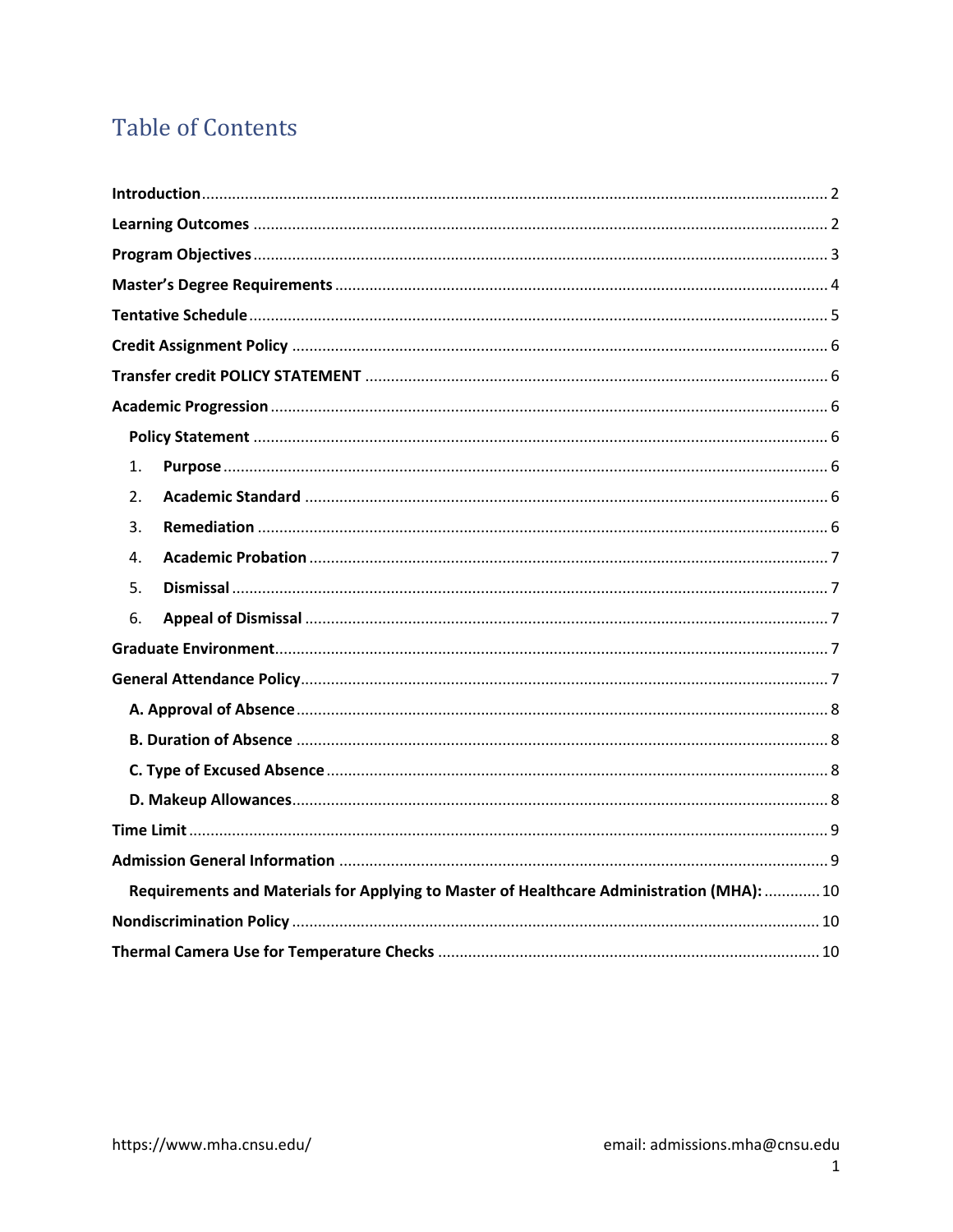# <span id="page-2-0"></span>**Introduction**

California Northstate University's mission is to advance the art and science of healthcare. Our vision is to provide innovative education and healthcare delivery systems. Our Master of Healthcare Administration, (MHA) degree complements this mission to prepare early to mid-careerists with the industry knowledge and business administration skills required to pursue potential leadership positions in healthcare management such as: health service administrators, managers, and eventually, executive leadership. We cultivate entrepreneurial mindsets geared towards innovating and engineering healthcare systems of the future while corresponding to the societal need of producing ethical and responsible leaders. Through this transformational change, leaders will deliver improved healthcare delivery systems through operational excellence.

Foundational concepts and competencies prescribed by the **Healthcare Leadership Alliance (HLA)** have been incorporated into the curriculum. Our pedagogy includes the Interprofessional Education framework that will yield collaborative leaders who aim to communicate empathetically among their teams. Students include aspiring medical doctors, nurses, psychologists, pharmacists, administrators, marketers, operation managers, data analysts, accountants, health insurance managers and anyone who seeks to complement their field of studies in healthcare.

CNU serves as the West Coast educational catalyst to deliver cutting-edge and proven technologies in analytics and intelligence (AI) that will optimize healthcare delivery systems.

### <span id="page-2-1"></span>**Learning Outcomes**

Master of Healthcare Administration Graduate Program Learning Outcomes (PLOs)

#### **1.0 Summarize foundational business functions and management theories (HLA Domain 1: Business skills and knowledge)**

1.1 Organize and manage the human, financial and physical resources of the organization to achieve input, buy-in and optimal performance.

1.2 Determine the efficacy of interrelationships among access, quality, technology, cost, resource allocation, decisions, accountability, and community.

1.3 Use data to inform decision making in regards to documentation, analysis and design of business and/or clinical processes.

1.4 Assess projects related to performance, structure and outcomes of health services.

#### **2.0 Evaluate healthcare delivery models and stakeholders. (HLA Domain 2: Knowledge of the Healthcare environment)**

2.1 Explain the roles, responsibilities, structures and influence governing bodies hold in health care organizations.

2.2 Identify circumstances causing major changes and reform to the structure of U.S. health care delivery systems and explain the impact on the delivery of health services to populations at a local, regional, and national level.

2.3 Analyze health-related legal principles including standards, regulations and risk management specific to the funding and payment mechanisms of the healthcare systems as well as private insurance.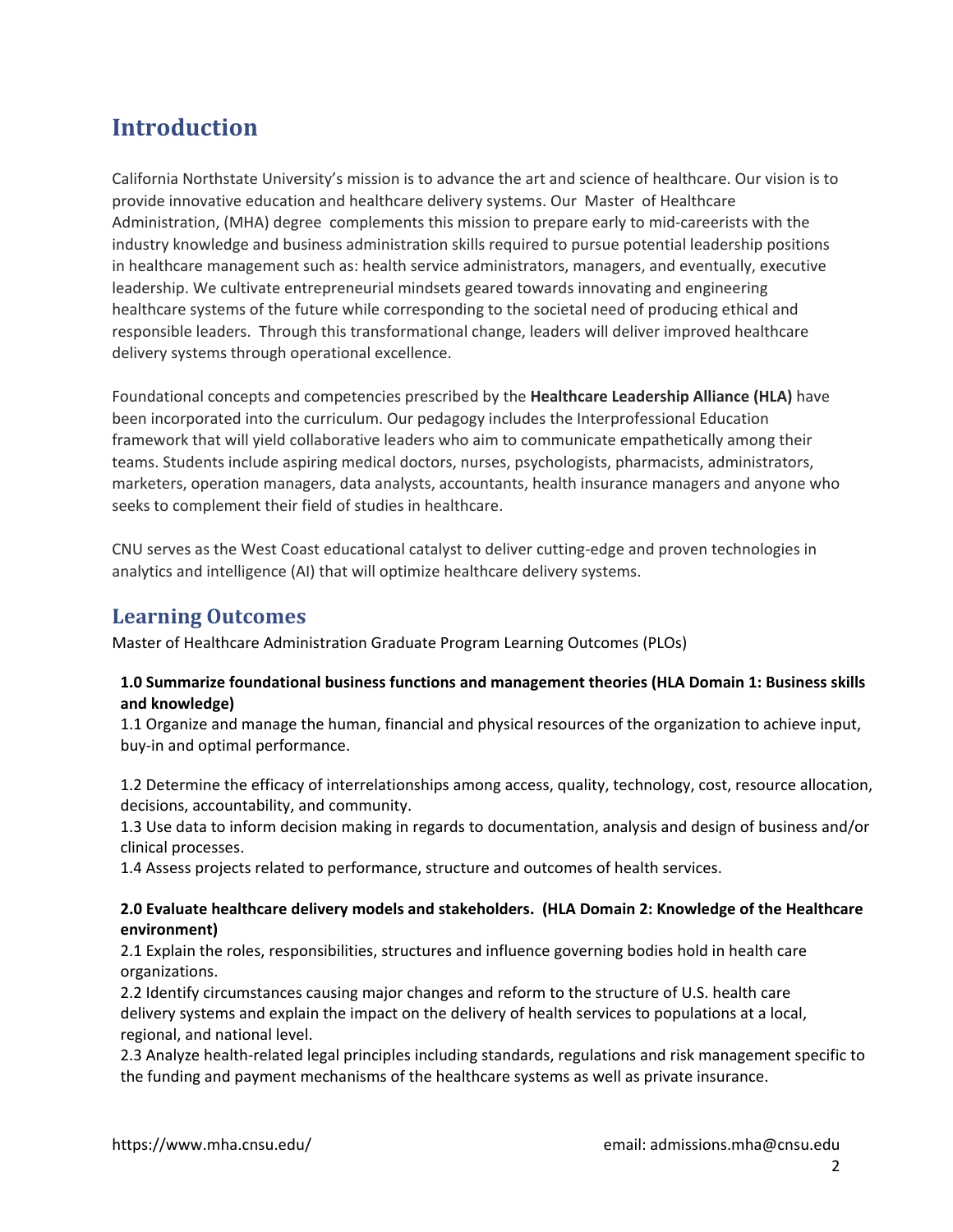2.4 Identify and explain the major factors in health status to health care professionals and the various roles and expectations of stakeholders.

#### **3.0 Explore and evaluate the role of leadership and ethics in Healthcare Management (HLA Domain 3: Leadership)**

3.1 Demonstrate reflective leadership and an understanding that all leadership begins from within. Exhibit how to hold self and others accountable for personal and organizational goal attainment. Determine how to establish an organizational climate that encourages teamwork that values and supports diversity.

3.2 Apply evidence-based decision-making techniques to health care questions. Be able to assess the potential impacts and consequences of decisions in a broad variety of situations including internal and external. Synthesize and integrate divergent viewpoints for the good of the organization. Demonstrate how to promote and manage change.

3.3 Cultivates a climate of mutual respect and shared values while applying ethical business principles and exhibiting ethical behaviors.

#### **4.0 Incorporate critical thinking and optimal decision making skills to produce an integrated analysis that enhances healthcare management. (HLA Domain 4: Communication and Relationship Management)**

4.1 Builds collaborative relationship and negotiation skills with sensitivity to diverse cultures while constructively supporting conflict resolution. Recognize and use non-verbal forms of communication. 4.2 Demonstrate effective interpersonal relations by practicing value-shared decision making to build trust among team; including: peers, staff, other disciplines, physicians, vendors, community leaders, legislators, nursing, and other educational programs.

4.3 Prepare business communications and demonstrate effective oral communication and presentation skills to present analytical results to decision makers, and teams.

4.4 Communicate a shared organizational mission, vision, and priorities. Accomplish objectives through persuasion appropriate to each stakeholder/audience.

#### **5.0 Evaluate the role of healthcare delivery as it relates to individual and organizational differences. (HLA Domain 5: Professionalism)**

5.1 Professional and community contribution: Lifelong learning through professional societies and memberships to foster professional contributions to the field.

5.2 Working in teams: Demonstrate effective interpersonal relations by practicing value-shared decision making to build trust among team; including: peers, staff, other disciplines, physicians, vendors, community leaders, legislators, nursing, and other educational programs.

5.3 Regulations, values and ethics: Promotes a climate of mutual respect and shared values. Adheres to legal and regulatory standards while upholding ethical business principles.

### <span id="page-3-0"></span>**Program Objectives**

CNU's Master in Health Administration (MHA) degree arms early to mid-careerists with the industry knowledge and business administration skills required to pursue potential leadership positions as health service administrators, managers, and eventually, executive leadership. This degree meets a societal need of producing ethical and responsible leaders who can deliver improved patient care through operational excellence.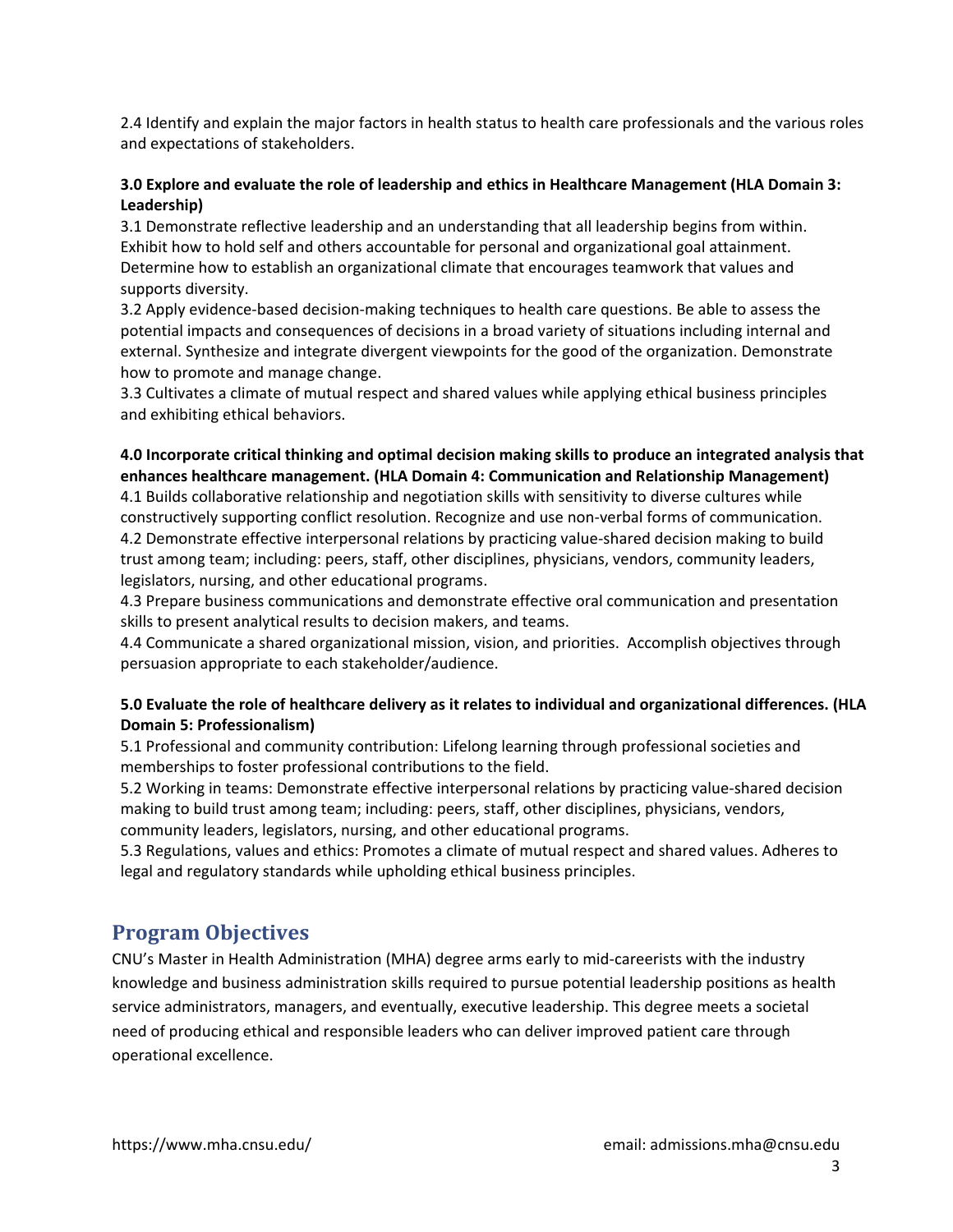Foundational concepts and competencies prescribed by the Healthcare Leadership Alliance (HLA) have been incorporated into the curriculum. Our pedagogy includes the Interprofessional Education framework (IPE) which will yield collaborative leaders who aim to communicate empathetically among their teams. CNU will serve as the educational catalyst to deliver cutting-edge and proven technologies in artificial intelligence (AI) which will optimize healthcare delivery and systems.

# <span id="page-4-0"></span>**Master's Degree Requirements**

**The MHA program will be completed in two academic years. Courses are scheduled on Fridays/Saturdays.** 

| Course descriptions available at https://www.mha.cnsu.edu/core-curriculum  |
|----------------------------------------------------------------------------|
| Integrative core courses (7 core courses required for all concentrations): |
| Introduction to healthcare systems, policies, markets, economics           |
| Legal, ethical, and regulatory principles in healthcare                    |
| Data, information and technology systems management in healthcare          |
| Operations and supply chain management in healthcare                       |
| Accounting and financial management in healthcare                          |
| Organizations and human capital management in healthcare                   |
| Healthcare marketing and communications strategies                         |
|                                                                            |
| Practicum/ Fieldwork Application/ Service Learning Activity                |
| Concentration Requirement (2 required courses + 2 electives):              |
|                                                                            |
| Strategic analysis and planning for healthcare                             |
| Change management and Leadership                                           |
| Analytics and Intelligence (A.I.):                                         |
| Data analytics and predictive models for business intelligence             |
| Optimization and prescriptive decision models                              |
| Service Excellence:                                                        |
| Healthcare delivery and service management                                 |
| Lean Six Sigma and project management for healthcare                       |
|                                                                            |
| Executive decision making for healthcare                                   |
| Global Procurement and supply management                                   |
| Healthcare in the global marketplace                                       |
| Public health, compliance, and risk management                             |
| Innovation, entrepreneurship and new venture financing                     |
| Systems simulation and design for healthcare delivery                      |
| Health Record Management and cybersecurity                                 |
| Introduction to analytics programming                                      |
| Machine learning and artificial intelligence for healthcare                |
| Concentration structure available at https://www.mha.cnsu.edu/electives    |
| Capstone 2: (Choose 1 option)                                              |
| <b>Thesis</b>                                                              |
| Residency/Fieldwork Application                                            |
|                                                                            |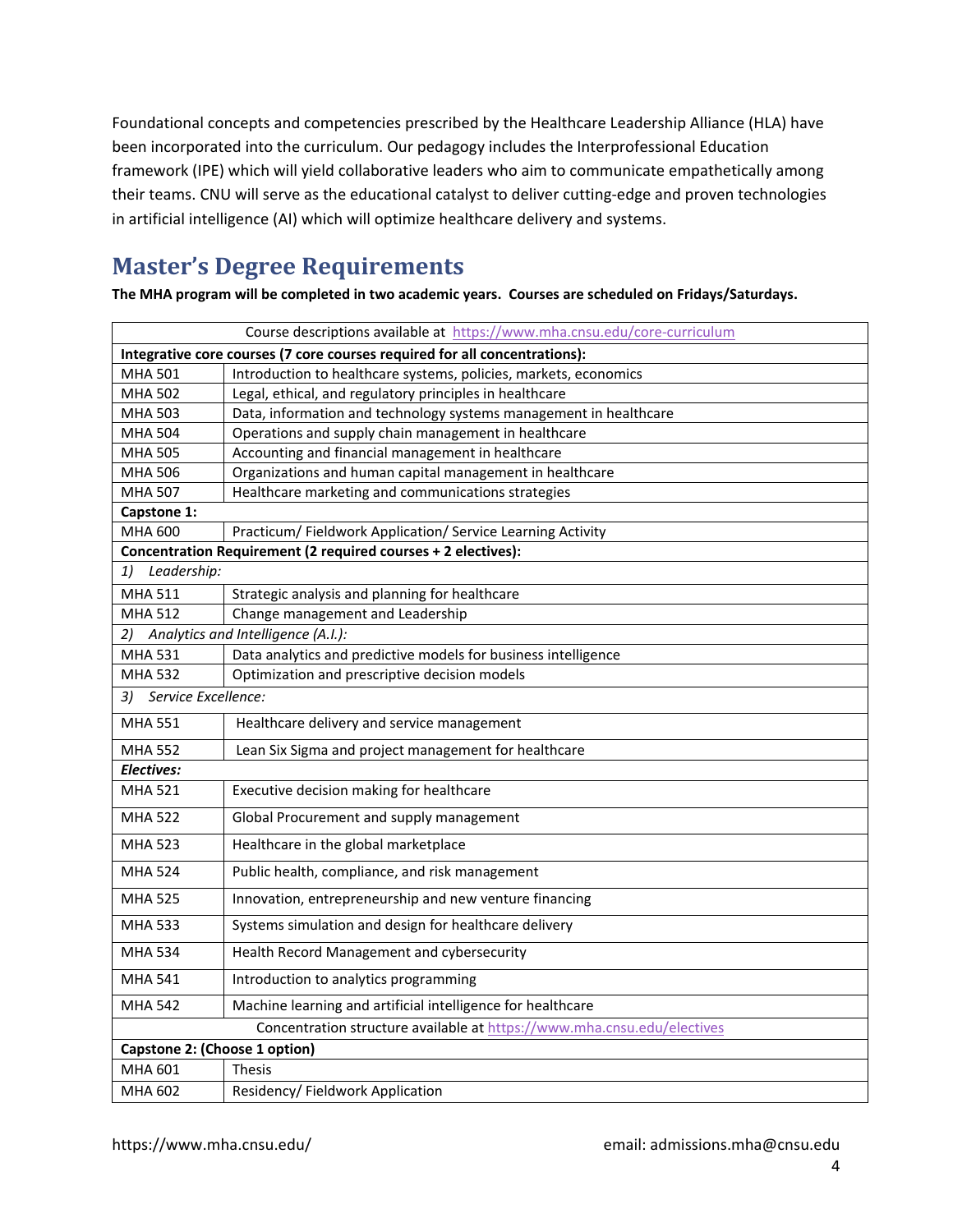# <span id="page-5-0"></span>**Tentative Schedule**

|                        | Spring 2021                                  |                            | <b>MHA Cohort</b> Tentative Schedule                                       | five (5) weeks.<br>elective course is<br>Each core or | Fridays 5:00-8:00pm, and on<br>Saturdays 8:00am-2:00pm.<br>Classes are scheduled on |                                     | can be asynchronously online.)<br>(The 2nd and 4th weeks of each course |
|------------------------|----------------------------------------------|----------------------------|----------------------------------------------------------------------------|-------------------------------------------------------|-------------------------------------------------------------------------------------|-------------------------------------|-------------------------------------------------------------------------|
| 11/30/2020<br>Updated: | Dates                                        | <b>Number</b>              | Title                                                                      | Instructor(s)                                         |                                                                                     | <b>Note</b>                         |                                                                         |
| 2021                   | 3/5/2021                                     |                            | Orientation                                                                | Sheldon, Sun,<br>Faculty, Staff                       |                                                                                     |                                     |                                                                         |
| Spring                 | 3/12-4/17/2021                               | <b>MHAS01</b>              | systems, policies, markets, and<br>economics<br>Introduction to healthcare | MBA<br>Maya Heinert, MD                               |                                                                                     | 3/15-3/20 off                       | (Spring break)                                                          |
| 2021                   | 4/23-5/22                                    | MHA504                     | management in healthcare<br>Operations and supply chain                    | Yang Sun, PhD                                         |                                                                                     | 5/28-5/29 off                       | (Memorial day weekend)                                                  |
| Summer                 | $6/4 - 7/10$                                 | <b>MHA503</b>              | systems management in<br>healthcare<br>Data, information and technology    | Rajiv Donde, MBA                                      |                                                                                     | 7/2-7<br>7/3 off                    | (Indenpence day weekend)                                                |
| 2021                   | 7/16-8/14                                    | <b>MHA506</b>              | management in healthcare<br>Organizations and human capital                | Larry Bienati, PhD                                    |                                                                                     |                                     |                                                                         |
| 릴                      | 8/20-9/25                                    | <b>MHA502</b>              | principles in healthcare<br>Legal, ethical, and regulatory                 | Selvi Stanislaus, JD                                  |                                                                                     | 9/3-9/4 off                         | (Labor day weekend)                                                     |
| 2021                   | 10/1-10/30                                   | <b>NHA505</b>              | management in healthcare<br>Accounting and financial                       | <b>TBA</b>                                            |                                                                                     |                                     |                                                                         |
|                        | 11/5-12/11                                   | <b>VIHA507</b>             | communication strategies<br>Healthcare marketing and                       | FВA                                                   |                                                                                     | 11/26-11/27 off                     | (Thanksgiving weekend)                                                  |
| 2022                   | 1/7-2/19/2022                                | MHA600                     | Practicum/service learning activity<br>(Capstone 1)                        | Faculty                                               |                                                                                     |                                     |                                                                         |
|                        | <b>Schedules:</b><br>Sample<br>Concentration | Concentration<br>eadership |                                                                            | A.I. Concentration                                    |                                                                                     | Service Excellence<br>Concentration |                                                                         |
| Spring                 | $2/25-4/2$                                   | MHA511<br>reqired)         | healthcare<br>Strategic Analysis and planning for                          | Elective TBD                                          | E.g., MHA541 Intro to Analytics<br>Programming                                      | MHASS1 (required)                   | management<br>Healthcare delivery and service                           |
| 2022                   | 4/8.5/7                                      | (reqired)<br><b>AHAS12</b> | Leadership<br>Change management and                                        | MHA531 (required)                                     | models for business intelligence<br>Data analytics and predictive                   | Elective TBD                        | E.g., MHA531                                                            |
| Summer                 | 5/13-6/18                                    | Elective TBD               | E.g., MHA521 Executive decision<br>making for healthcare                   | MHA532 (required)                                     | Optimization and prescriptive<br>decision models                                    | Elective TBD                        | E.g., MHA532                                                            |
| 2022                   | 6/24-7/30                                    | Elective TBD               | entrepreneurship and new<br>E.g., MHA525 Innovation,<br>venture financina  | Elective TBD                                          | E.g., MHA525 or MHA552                                                              | MHA552 (required)                   | Lean Six Sigma and project<br>management for healthcare                 |
| <b>Fall 2022</b>       | 8/5-11/4/2022                                | MHA601 or<br>MHA602        | Residency/service learning activity Faculty<br>(Capstone 2)                |                                                       |                                                                                     |                                     |                                                                         |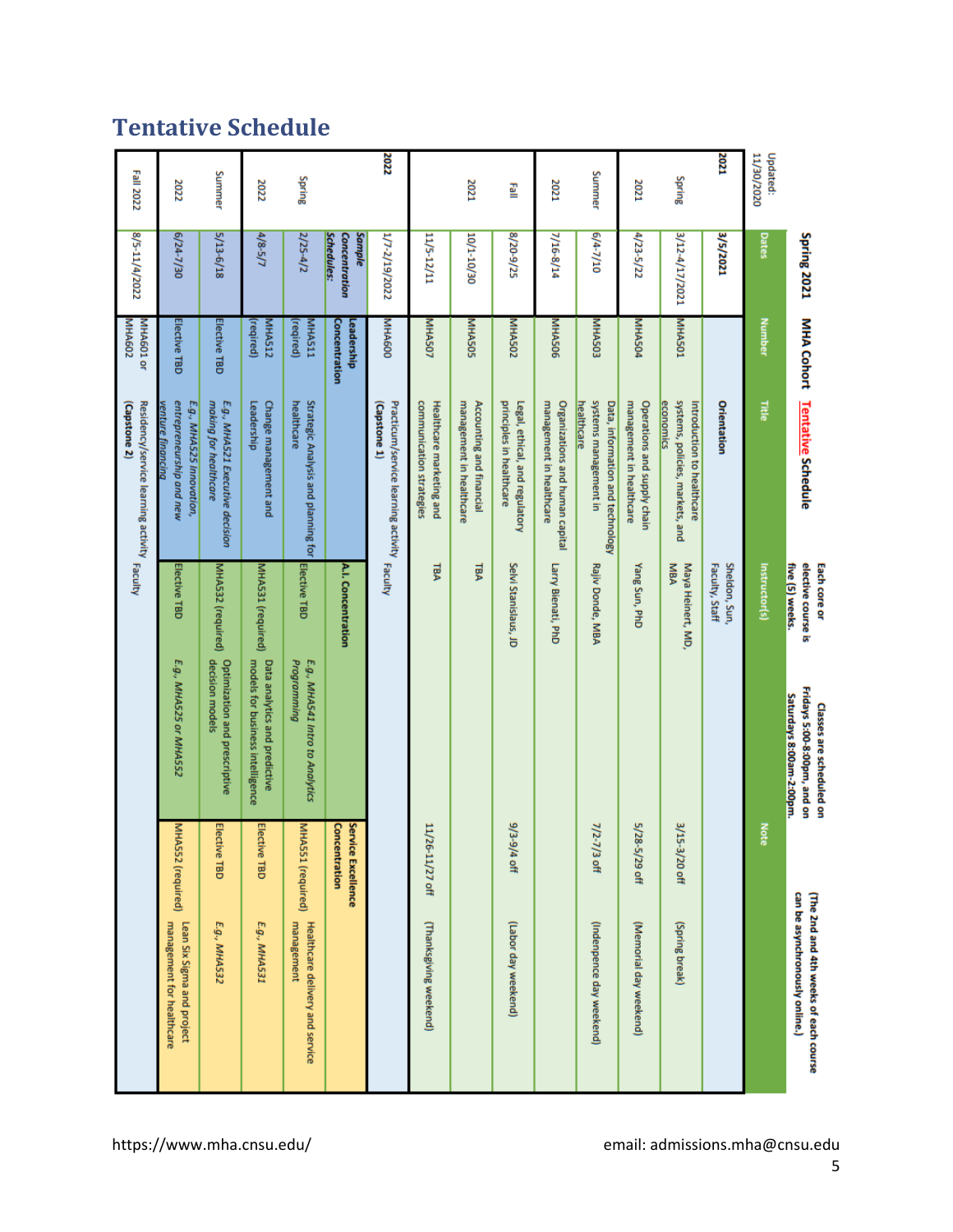# <span id="page-6-0"></span>**Credit Assignment Policy**

Per the Credit Assignment Policy, one unit of credit equals 15 hours of instruction. All courses for MHA are **hybrid** with 60% face-to-face teaching and discussions, and 40% faculty-direct student interaction and eLearning consisting of simulations, case studies, projects, and asynchronous online lectures. For one (1) unit of credit assigned per hour minimum of two (2) hours of out-of-class student work (homework). Courses are delivered in 5-week blocks with 9 hours of instruction per week and 18 hours of out-of-class student work (homework) expected.

## <span id="page-6-1"></span>**Transfer credit POLICY STATEMENT**

Master of Healthcare Administration (MHA) will consider admission of qualified transfer students who have taken graduate college-level courses at other institutions. Course credits earned at other institutions will be evaluated for equivalence with MHA course offerings and articulated accordingly as substitute courses in the CNUMHA curriculum. No more than 6 course credit hours from other institutions can be transferred to CNUMHA on this basis. Potential transfer students who believe that CNUMHA may be an appropriate place to complete their graduate degree are encouraged to contact the Office of Admissions to discuss options and possible arrangements.

## <span id="page-6-2"></span>**Academic Progression**

### <span id="page-6-3"></span>**Policy Statement**

The Master of Healthcare Administration (MHA) at California Northstate University has a rigorous academic progression policy to ensure students' progression through the curriculum in a timely manner.

#### <span id="page-6-4"></span>1. **Purpose**

The purpose of the academic progression policy is to ensure students in MHA program reach and maintain high standard of course learning and successfully complete course credits and capstone paper within required time frame.

#### <span id="page-6-5"></span>2. **Academic Standard**

20 Students in MHA program must pass all courses each semester with at least a grade of C and maintain a minimum grade point average (GPA) of 3.0. A grade of D or below in a course indicates a lack of understanding of the fundamental knowledge of the course necessary for progression. Students struggling with academic courses must complete MHA program within 3 years (2-year program) from the time they registered and attended their first core course if insufficient knowledge has been identified and remediated.

#### <span id="page-6-6"></span>3. **Remediation**

Remediation is provided to students who earn a letter grade lower than C in any course in the MHA curriculum. The course coordinator/instructors determine the format of remediation examination that covers the course material presented throughout the course. Preparation of the remediation exam is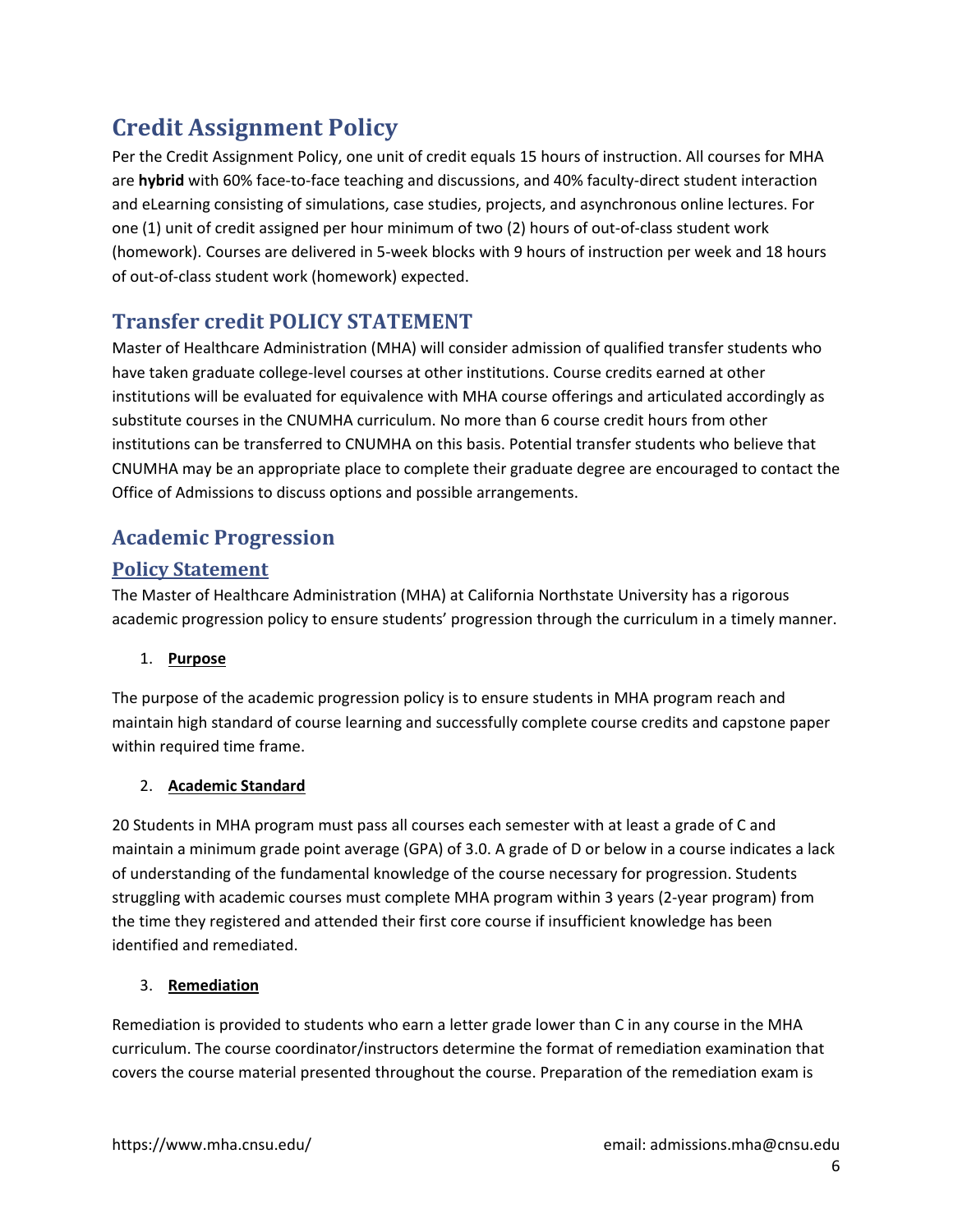the sole responsibility of the student. A grade of C to this course will be reported to the Registrar if the remediation examination was satisfactorily completed.

#### <span id="page-7-0"></span>4. **Academic Probation**

If a student fails a course or remediation is taking place for three or more courses, the student will be automatically placed on academic probation for three-year plan (2-year program) from the time they registered and attended their first core course. A academic plan for probation must be documented and approved by the Dean of the College of Graduate Studies.

#### <span id="page-7-1"></span>5. **Dismissal**

A student may be dismissed from MHA program if any of the following conditions occur and the Professional and Academic Standards Committee determines that dismissal is warranted:

a. Failure to meet any terms of Remediation or Academic Probation.

b. Conduct subject to dismissal as described in the Student Handbook.

c. Failure to complete the degree requirements in three (two-year program) consecutive academic years from the date of the first day the student begins the program.

#### <span id="page-7-2"></span>6. **Appeal of Dismissal**

Students dismissed from MHA program may appeal the decision in writing within thirty calendar days of notification of dismissal to the Dean of the College. The Dean will render 21 a decision in writing within 15 calendar days of the receipt of the formal written appeal. The Dean's decision is final.

### <span id="page-7-3"></span>**Graduate Environment**

The size of the master program of Healthcare Administration fosters a close interaction between the graduate students and the entire faculty. Every effort is made to create an environment of scholarship, creativity and learning, which is the very essence of graduate study. This enhances the quality of student-faculty communications and enriches the academic environment to benefit both learning and discovery. The College of Graduate Studies strongly supports the MHA students interacting with students from College of Pharmacy and College of Medicine.

### <span id="page-7-4"></span>**General Attendance Policy**

The MHA program will follow University guidelines in attendance policy, which requires mandatory attendance for all students. Specifically, students are expected to attend and participate in all classes, and complete all exams and assessments as scheduled (together defined as "coursework"). However, occasionally an absence from coursework will be unavoidable. The policy described below delineates the circumstances when an absence will be considered excused along with expectations for timely communication with the Course Coordinator and makeup of missed coursework.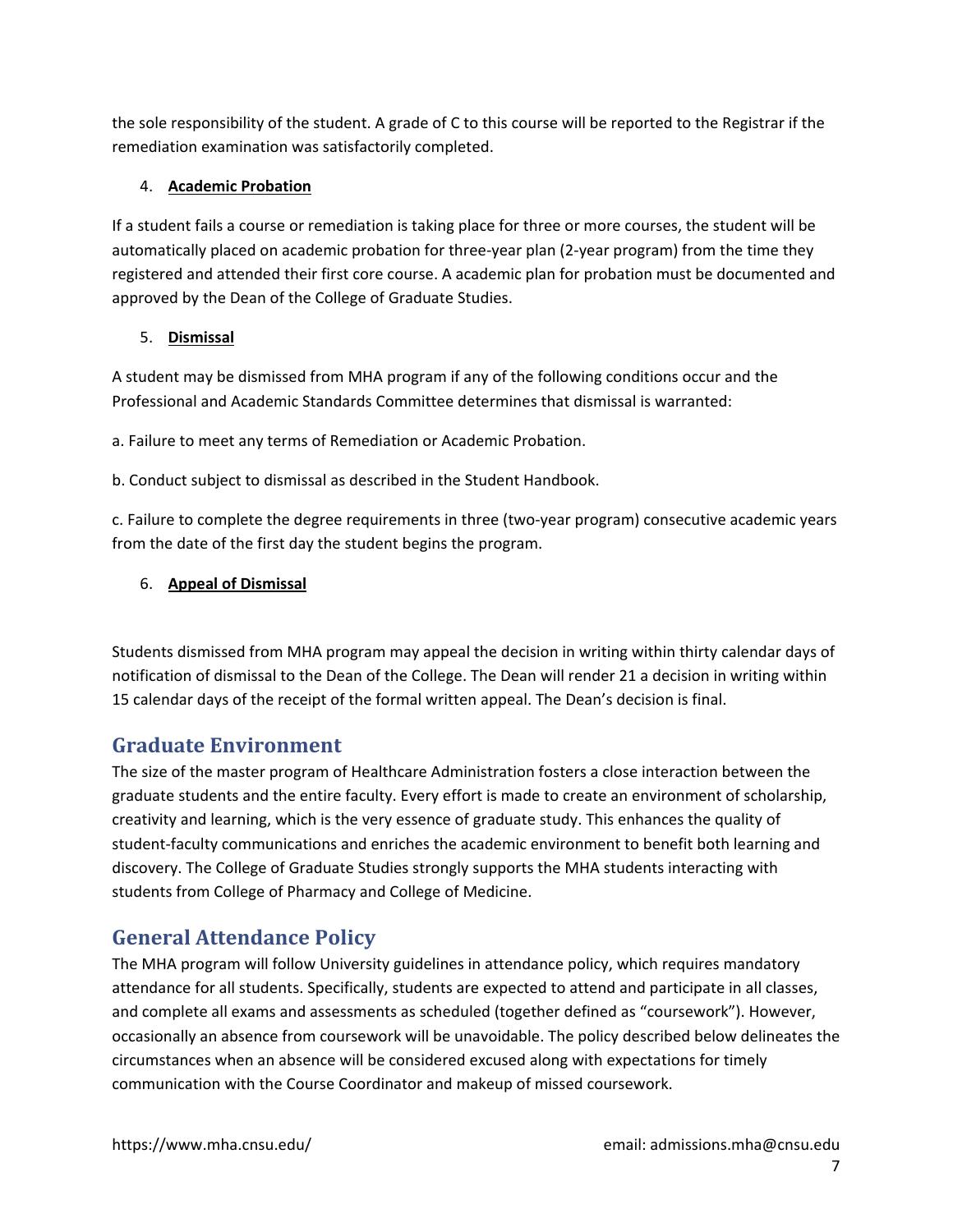#### <span id="page-8-0"></span>**A. Approval of Absence**

Students should seek approval for an absence from the course coordinator well in advance of the absence if possible, by completing an Excused Absence Request Form. In the case of emergency absence, students should complete and submit the Excused Absence Request Form within 3 business days of returning to campus after the absence. Regardless of whether an absence is excused or unexcused, students are expected to demonstrate professionalism and to follow procedure when requesting an absence.

#### <span id="page-8-1"></span>**B. Duration of Absence**

A student may request no more than three academic days of excused absences per semester. Absences exceeding five academic days per semester may require a student to request a Leave of Absence or a Withdrawal. Students must contact the Office of Academic Affairs (OAA) if any one absence period exceeds five days to discuss these options.

#### <span id="page-8-2"></span>**C. Type of Excused Absence**

A student may request an excused absence, from the course coordinator, only for reasons listed below:

- Medical (self or immediate family)
- Military duty
- Immigration & Naturalization
- Jury duty
- Legal
- Bereavement (first degree relative)
- Involvement in traffic accident documented by law enforcement report
- Professional Leave conferences, invited presentations/posters, competitions, (requires verification of academic standing)

#### <span id="page-8-3"></span>**D. Makeup Allowances**

Students are responsible for contacting the course coordinator to arrange makeup of coursework, otherwise they will receive a zero grade. A student seeking an excused absence should complete the Excused Absence Request Form and seek the Course Coordinator's signature for each course the student was absent within three business days upon return to courses or campus. The form must then be given to the Dean of Academic Affairs, who will approve or not the absence request. The OAA will notify the student and course coordinator of the outcome of the absence request. If an absence is excused, students will be allowed the option to make up missed coursework, rotations, or missed assessments. The nature and type of makeup, makeup time, date, format, duration, and grading is at the sole discretion of the Course Coordinator, but in general Coordinators will draw the following distinction between "high" and "low" stakes assessments/coursework, and professional leave:

• A student who is absent for a "high stakes" exam or other such activity considered high stakes, provided the absence has been excused, will be required and allowed to make up the work.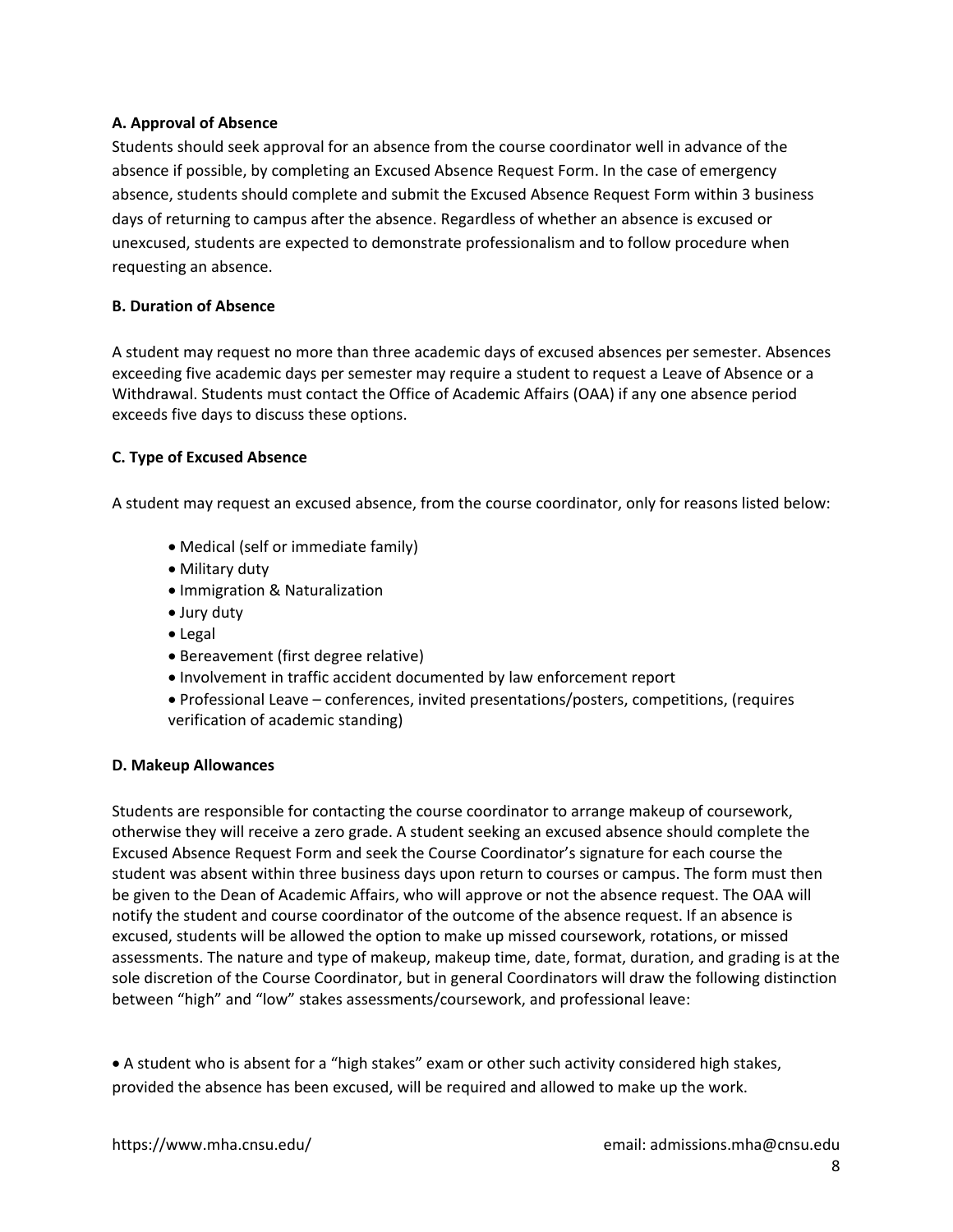• If a student is absent for a "low stakes" assessment the Course Coordinator may choose to drop the missed coursework from the gradebook or provide a makeup opportunity.

• A student requesting an absence to attend a professional meeting must demonstrate they are in good academic standing. Requests for professional leave must be submitted at least 10 business days in advance of the professional conference attendance. If attendance coincides with a high stakes exam it is highly likely that the absence will be denied.

### <span id="page-9-0"></span>**Time Limit**

The Master of Healthcare Administration degree is a two year (24 months) program. All requirements must be fulfilled within a period of two years following initial registration, although course credit is not nullified until three years after completion of a course. Any student who has 23 not achieved candidacy by the end of their second year will be reviewed by the Capstone Committee for placement on academic probation, regardless of grade point average, and recommendations for progress will be established.

## <span id="page-9-1"></span>**Admission General Information**

Requirements for Admission to the Master of Healthcare Administration Program Critical Date: The deadline to submit an application for spring 2021 enrollment will be February 5, 2021. The deadline to submit an application for Fall 2021 enrollment will be July 1, 2021. All supporting documents must be received prior to July 1, 2021 for Fall 2021 enrollment and official transcripts must be received by August 13, 2021. The online application must be completed fully.

- 1. **Bachelor's Degree:** accredited, four-year equivalent program.
	- a. Minimum requirement: GPA 2.5
- **2. Official GRE/GMAT or waiver**
	- a. Waiver can be granted for those with demonstrated and relevant work experience
	- (10 years+) or for a relevant Master's degree, Doctorate, or Doctoral program enrollment.
	- b. Waiver can be granted for GRE/GMAT or LSAT/MCAT/DAT/OAT/PCAT within 5 years.
	- *c. GRE/GMAT is temporarily waived for Spring 2021 enrollment due to the pandemic.*
- 3. **Official TOEFL/IELTS** scores for international applicants
	- a. TOEFL 80-Internet based
	- b. IELTS- 6.5 minimum

*\*International applicants are exempt only if you are a native English speaker or have completed at least two years as a full-time student at a college or university where English is the primary language of instruction at the time in which you apply.*